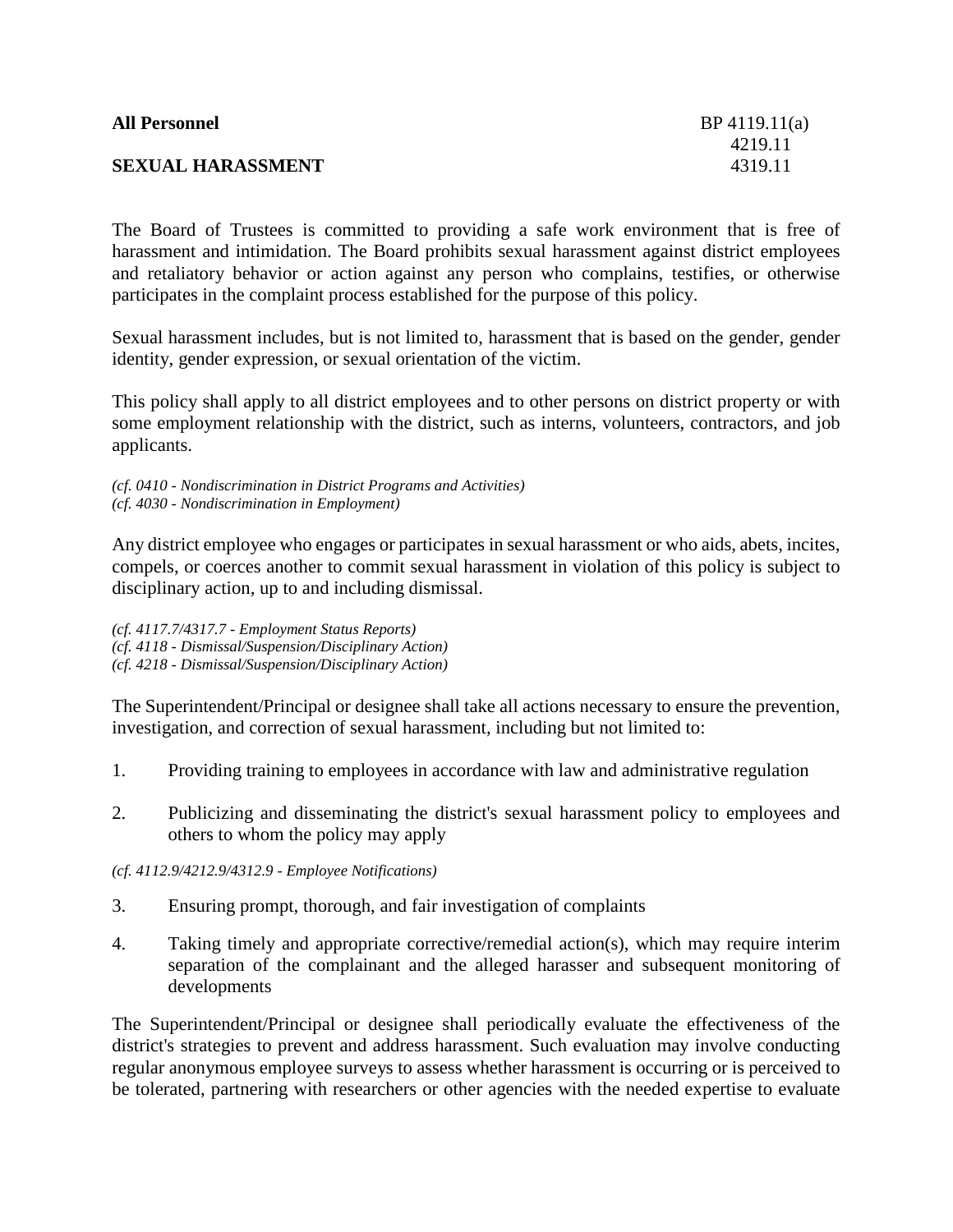the district's prevention strategies, and using any other effective tool for receiving feedback on systems and/or processes. As necessary, changes shall be made to the harassment policy, complaint procedures, or training.

> BP 4119.11(b) 4219.11 4319.11

## **SEXUAL HARASSMENT** (continued)

#### **Sexual Harassment Reports and Complaints**

Any district employee who feels that he/she has been sexually harassed in the performance of his/her district responsibilities or who has knowledge of any incident of sexual harassment by or against another employee shall immediately report the incident to his/her direct supervisor, another supervisor, the district's coordinator for nondiscrimination, the Superintendent, or, if available, a complaint hotline or an ombudsman. A supervisor or administrator who receives a harassment complaint shall promptly notify the coordinator.

Complaints of sexual harassment shall be filed and investigated in accordance with the complaint procedure specified in AR 4030 - Nondiscrimination in Employment. An employee may bypass his/her supervisor in filing a complaint where the supervisor is the subject of the complaint.

All complaints and allegations of sexual harassment shall be kept confidential to the extent necessary to carry out the investigation or to take other subsequent necessary actions. (2 CCR 11023)

*Legal Reference: (see next page)*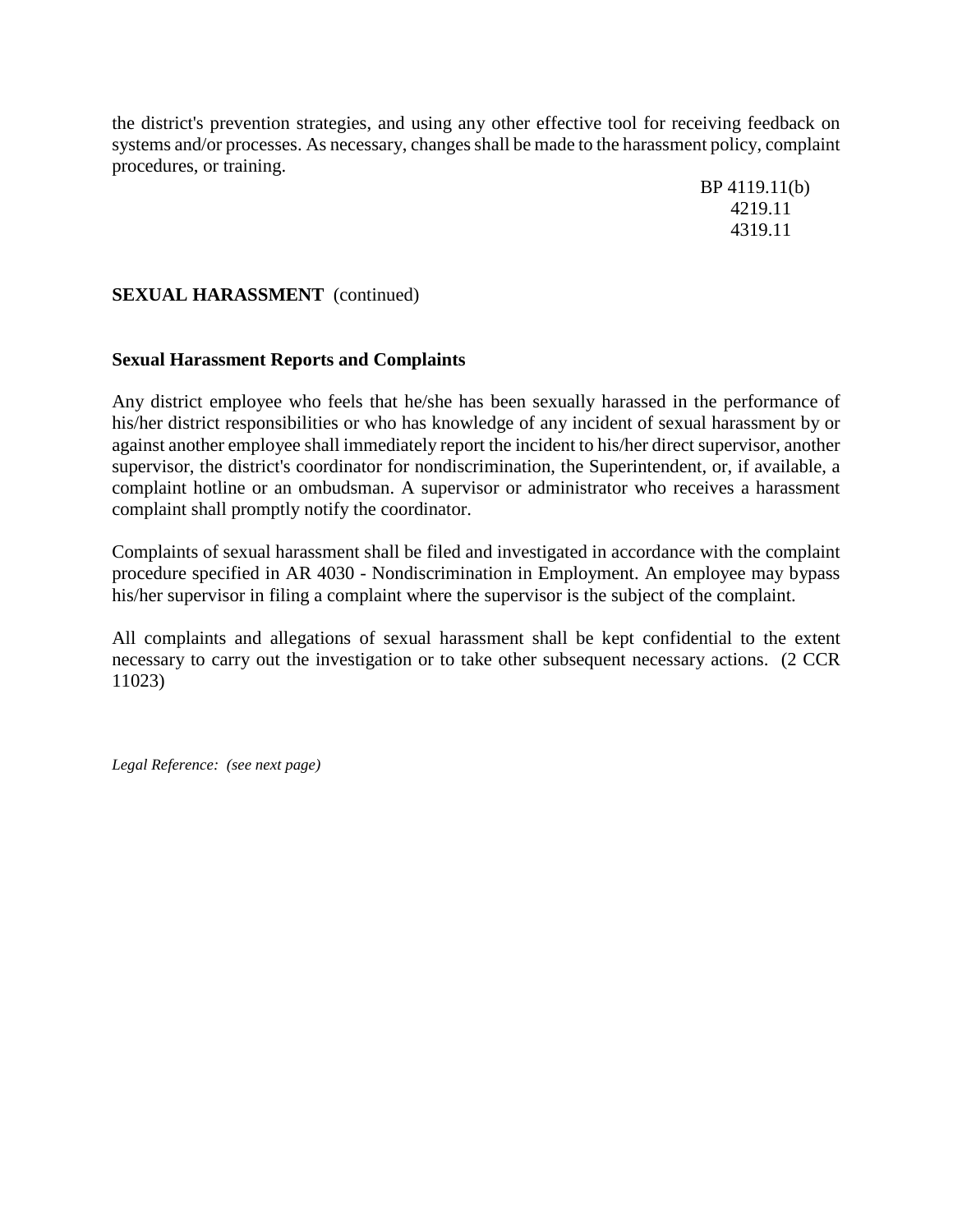BP 4119.11(c) 4219.11 4319.11

#### **SEXUAL HARASSMENT** (continued)

*Legal Reference:*

*EDUCATION CODE 200-262.4 Prohibition of discrimination on the basis of sex GOVERNMENT CODE 12900-12996 Fair Employment and Housing Act, especially: 12940 Prohibited discrimination 12950 Sexual harassment; distribution of information 12950.1 Sexual harassment training LABOR CODE 1101 Political activities of employees 1102.1 Discrimination: sexual orientation CODE OF REGULATIONS, TITLE 2 11009 Employment discrimination 11021 Retaliation 11023 Harassment and discrimination prevention and correction 11024 Sexual harassment training and education 11034 Terms, conditions, and privileges of employment CODE OF REGULATIONS, TITLE 5 4900-4965 Nondiscrimination in elementary and secondary education programs receiving state financial assistance UNITED STATES CODE, TITLE 20 1681-1688 Title IX prohibition against discrimination UNITED STATES CODE, TITLE 42 2000e-2000e-17 Title VII, Civil Rights Act of 1964, as amended CODE OF FEDERAL REGULATIONS, TITLE 34 106.1-106.9 Nondiscrimination on the basis of sex in education programs or activities 106.51-106.61 Nondiscrimination on the basis of sex in employment in education program or activities COURT DECISIONS Department of Health Services v. Superior Court of California, (2003) 31 Cal.4th 1026 Faragher v. City of Boca Raton, (1998) 118 S.Ct. 2275 Burlington Industries v. Ellreth, (1998) 118 S.Ct. 2257 Gebser v. Lago Vista Independent School District, (1998) 118 S.Ct. 1989 Oncale v. Sundowner Offshore Serv. Inc., (1998) 118 S.Ct. 998 Meritor Savings Bank, FSB v. Vinson et al., (1986) 447 U.S. 57*

*Management Resources:*

*U.S. EQUAL EMPLOYMENT OPPORTUNITY COMMISSION PUBLICATIONS Promising Practices for Preventing Harassment, November 2017 WEB SITES California Department of Fair Employment and Housing: http://www.dfeh.ca.gov Equal Employment Opportunity Commission: http://www.eeoc.gov U.S. Department of Education, Office for Civil Rights: http://www.ed.gov/about/offices/list/ocr/index.html*

Policy **CUDDEBACK UNION ELEMENTARY SCHOOL DISTRICT** adopted: December 11, 2019 Carlotta, California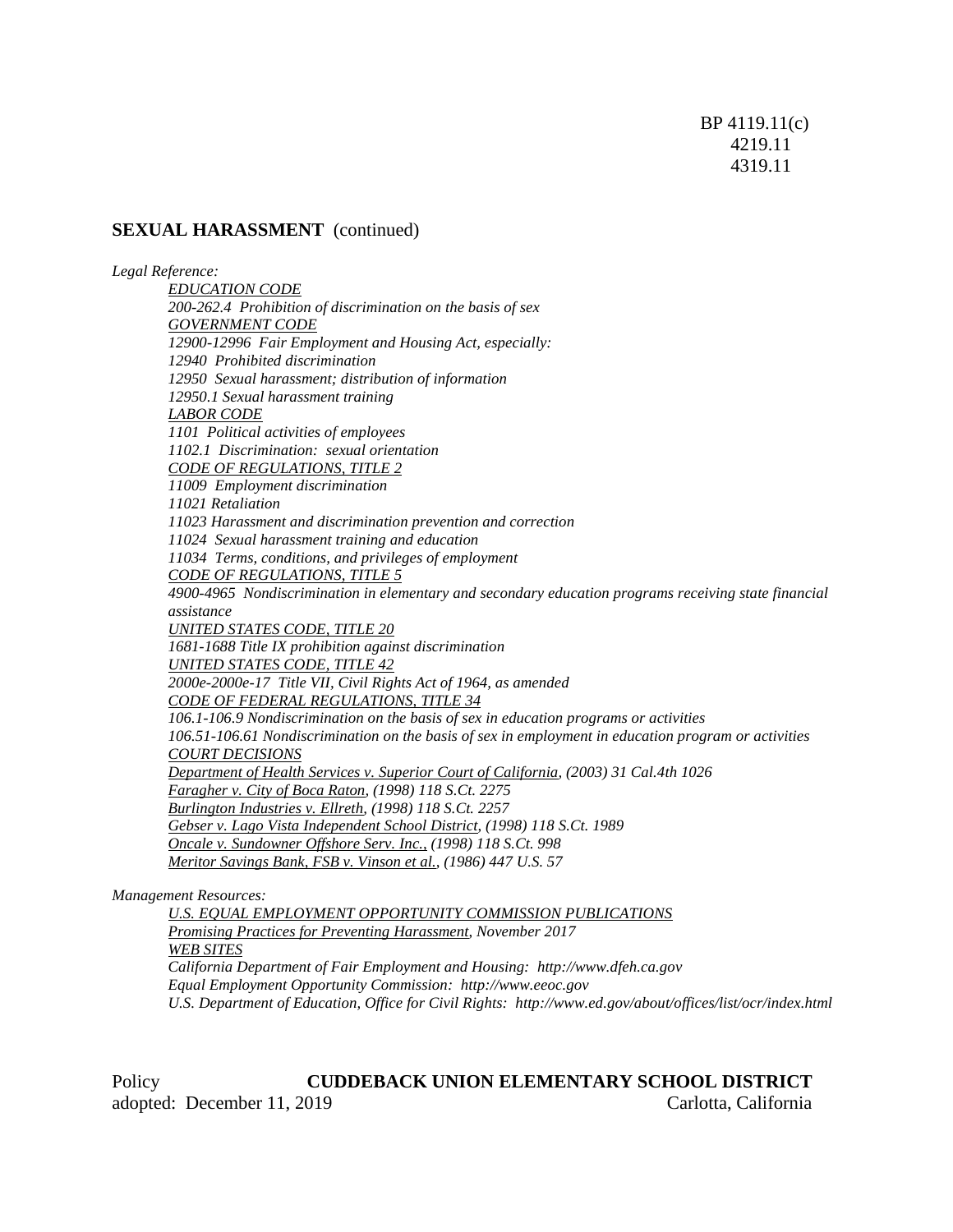| <b>All Personnel</b>     | $AR$ 4119.11(a) |
|--------------------------|-----------------|
|                          | 4219.11         |
| <b>SEXUAL HARASSMENT</b> | 4319.11         |
|                          |                 |

This administrative regulation shall apply to all allegations of sexual harassment involving employees, interns, volunteers, and job applicants, but shall not be used to resolve any complaint by or against a student.

# **Definitions**

*Prohibited sexual harassment* includes, but is not limited to, unwelcome sexual advances, unwanted requests for sexual favors, or other unwanted verbal, visual, or physical conduct of a sexual nature made against another person of the same or opposite sex in the work or educational setting when: (Education Code 212.5; Government Code 12940; 2 CCR 11034)

- 1. Submission to the conduct is made explicitly or implicitly a term or condition of the individual's employment.
- 2. Submission to or rejection of the conduct is used as the basis for an employment decision affecting the individual.
- 3. Submission to or rejection of the conduct is used as the basis for any decision affecting the individual regarding benefits, services, honors, programs, or activities available at or through the district.

*Prohibited sexual harassment* also includes conduct which, regardless of whether or not it is motivated by sexual desire, is so severe or pervasive as to unreasonably interfere with the victim's work performance or create an intimidating, hostile, or offensive work environment.

Examples of actions that might constitute sexual harassment in the work or educational setting, whether committed by a supervisor, a co-worker, or a non-employee, include, but are not limited to:

- 1. Unwelcome verbal conduct such as sexual flirtations or propositions; graphic comments about an individual's body; overly personal conversations or pressure for sexual activity; sexual jokes or stories; unwelcome sexual slurs, epithets, threats, innuendoes, derogatory comments, sexually degrading descriptions, or the spreading of sexual rumors
- 2. Unwelcome visual conduct such as drawings, pictures, graffiti, or gestures; sexually explicit emails; displaying sexually suggestive objects
- 3. Unwelcome physical conduct such as massaging, grabbing, fondling, stroking, or brushing the body; touching an individual's body or clothes in a sexual way; cornering, blocking, leaning over, or impeding normal movements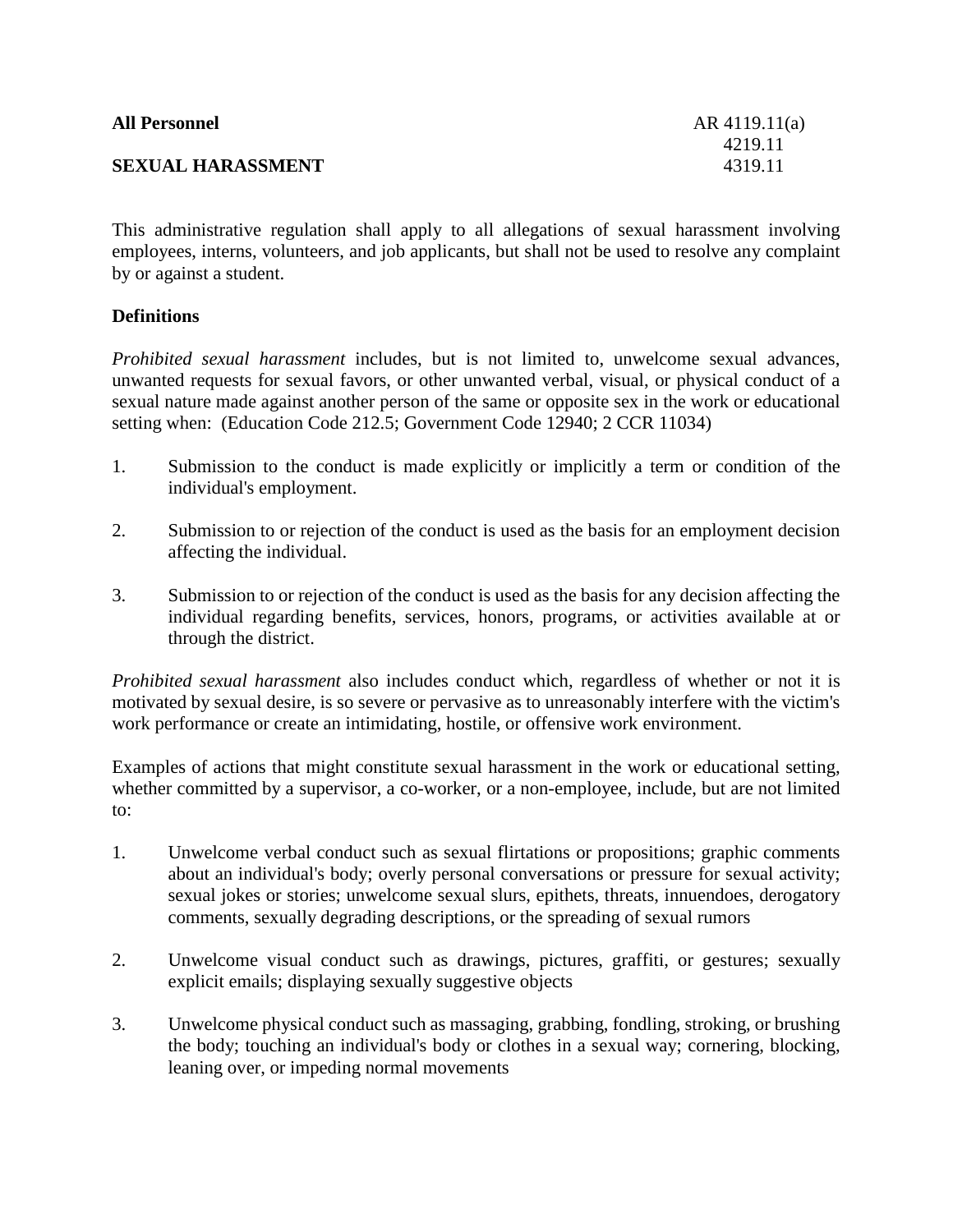AR 4119.11(b) 4219.11 4319.11

### **SEXUAL HARASSMENT** (continued)

### **Training**

The Superintendent/Principal or designee shall ensure that all employees receive training regarding the district's sexual harassment policies when hired and periodically thereafter. The training shall include how to recognize prohibited or harassing conduct, the procedures for reporting and/or filing complaints involving an employee, employees' duty to use the district's complaint procedures, and employee obligations when a sexual harassment report involving a student is made to the employee. The training shall also include information about processes for employees to informally share or obtain information about harassment without filing a complaint.

*(cf. 1312.3 - Uniform Complaint Procedures) (cf. 4030 - Nondiscrimination in Employment) (cf. 5145.7 - Sexual Harassment)*

Every two years, the Superintendent/Principal or designee shall ensure that supervisory employees receive at least two hours of classroom or other effective interactive training and education regarding sexual harassment. All such newly hired or promoted employees shall receive training within six months of their assumption of the new position. (Government Code 12950.1)

A *supervisory employee* is any employee having the authority, in the interest of the district, to hire, transfer, suspend, lay off, promote, discharge, assign, reward, or discipline other employees, or the responsibility to direct them, adjust their grievances, or effectively recommend such action, when the exercise of the authority is not of a merely routine or clerical nature, but requires the use of independent judgment. (Government Code 12926)

#### *(cf. 4300 - Administrative and Supervisory Personnel)*

The district's sexual harassment training and education program for supervisory employees shall be aimed at assisting them in preventing and effectively responding to incidents of sexual harassment, as well as implementing mechanisms to promptly address and correct wrongful behavior. The training shall include, but is not limited to, the following: (Government Code 12950.1; 2 CCR 11024)

- 1. Information and practical guidance regarding federal and state laws on the prohibition, prevention, and correction of sexual harassment, the remedies available to sexual harassment victims in civil actions, and potential district and/or individual exposure or liability
- 2. The types of conduct that constitute sexual harassment and practical examples which illustrate sexual harassment, discrimination, and retaliation using training modalities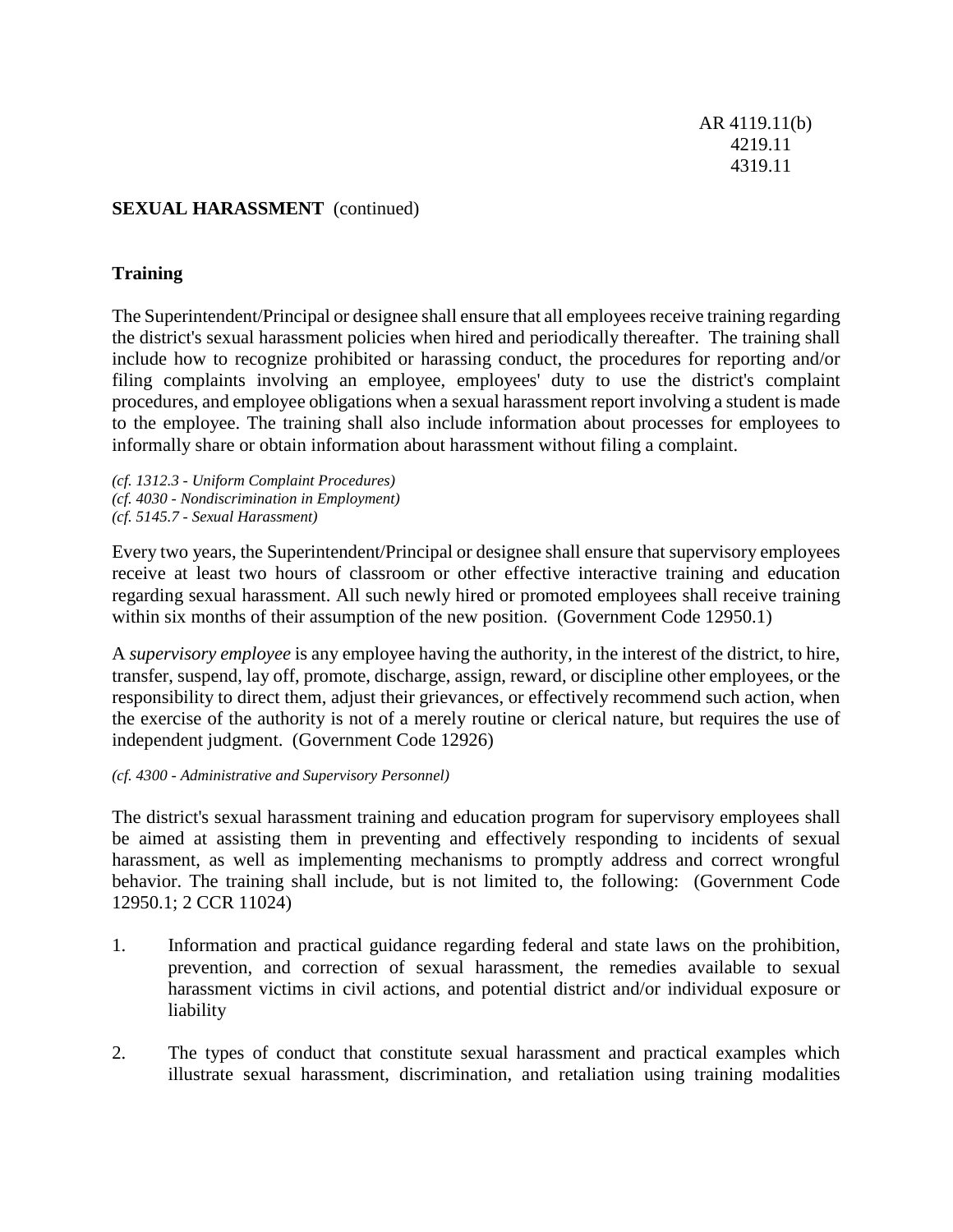AR 4119.11(c) 4219.11 4319.11

### **SEXUAL HARASSMENT** (continued)

such as role plays, case studies, and group discussions, based on factual scenarios taken from case law, news and media accounts, and hypotheticals based on workplace situations and other sources

- 3. A supervisor's obligation to report sexual harassment, discrimination, and retaliation of which he/she becomes aware and what to do if the supervisor himself/herself is personally accused of harassment
- 4. Strategies for preventing harassment, discrimination, and retaliation and appropriate steps to ensure that remedial measures are taken to correct harassing behavior, including an effective process for investigation of a complaint
- 5. The essential elements of the district's anti-harassment policy, including the limited confidentiality of the complaint process and resources for victims of unlawful sexual harassment, such as to whom they should report any alleged sexual harassment, and how to use the policy if a harassment complaint is filed
- 6. A copy of the district's sexual harassment policy and administrative regulation, which each participant shall acknowledge in writing that he/she has received
- 7. The definition and prevention of abusive conduct that addresses the use of derogatory remarks, insults, or epithets, other verbal or physical conduct that a reasonable person would find threatening, intimidating, or humiliating, and the gratuitous sabotage or undermining of a person's work performance
- 8. Practical examples of harassment based on gender identity, gender expression, and sexual orientation

The Superintendent/Principal or designee shall retain for at least two years the records of any training provided to supervisory employees. Such records shall include the names of trained employees, date of the training, the type of training, and the name of the training provider. (2 CCR 11024)

### **Notifications**

A copy of the Board policy and this administrative regulation shall: (Education Code 231.5)

1. Be displayed in a prominent location in the main administrative building, district office, or other area of the school where notices of district rules, regulations, procedures, and standards of conduct are posted